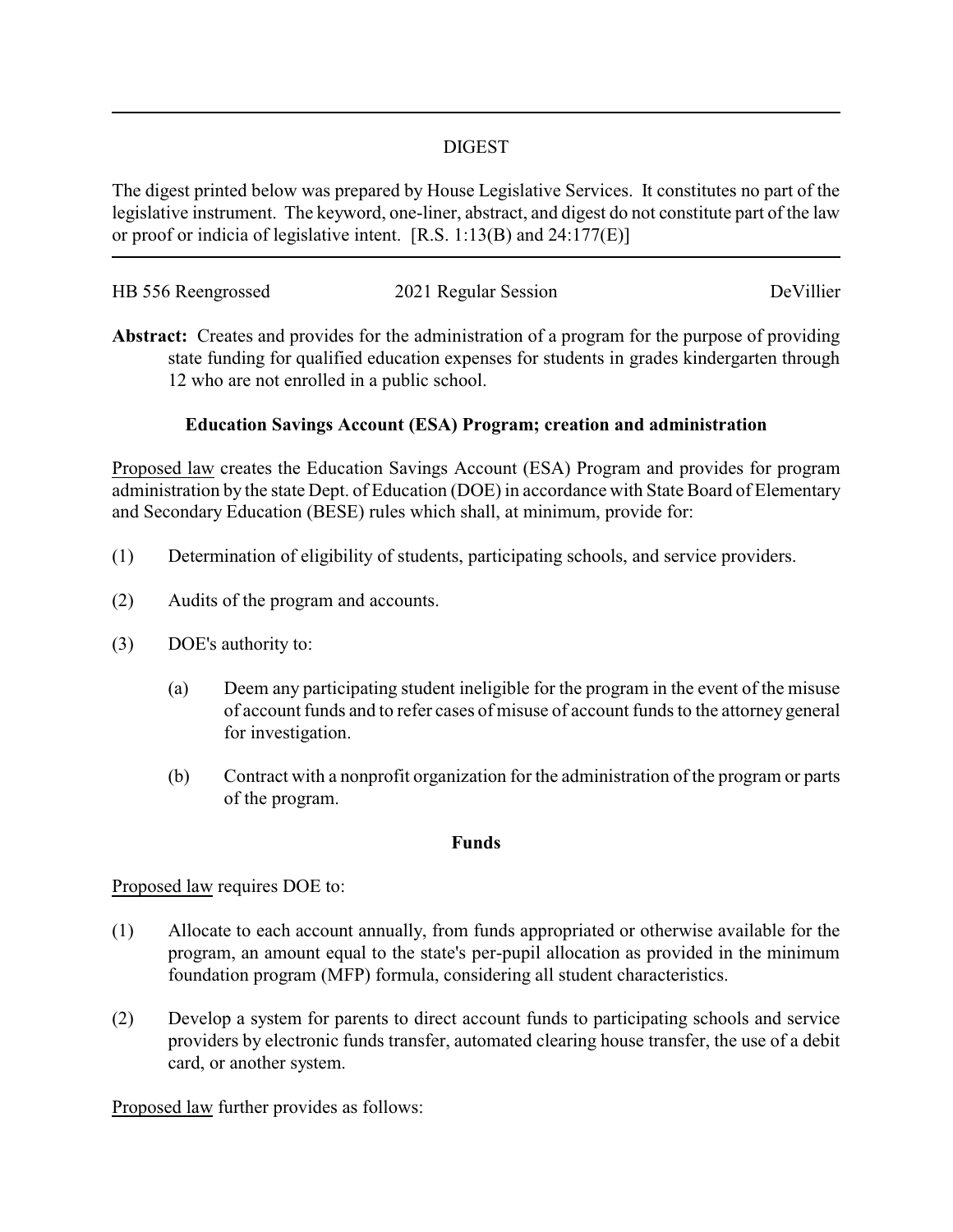- (1) Limits authorized use of funds to qualified education expenses.
- (2) Unused funds in an account, up to an amount not greater than 50% of the total funds deposited into the account for the current school year, shall remain in the account for the following school year.
- (3) The account shall be closed and the funds in the account shall be returned to the state general fund if a student is no longer eligible, if an account has been inactive for two consecutive years, or if a parent fails to comply with program requirements.
- (4) Account funds shall not constitute taxable income and shall not be claimed as a credit, deduction, exemption, or rebate.

#### **Eligibility; students**

Proposed law provides that a student shall be initially eligible for an account if he is eligible to enroll in kindergarten or was enrolled in a La. public school during the previous school year and meets all of the following criteria:

- (1) He meets at least one of these criteria:
	- (a) He has a parent or legal guardian who is an active duty military service member.
	- (b) His parent or legal guardian submitted an enrollment request for a transfer pursuant to present law (R.S. 17:4035.1) during the most recent transfer request period and the request was denied.
	- (c) Pursuant to foster care placement through the Dept. of Children and Family Services, he is residing with a prospective permanent placement or has achieved permanency through adoption or permanent guardianship.
- (2) The student's parent submits an application for an ESA in accordance with program timelines.
- (3) The student's parent signs an agreement promising all of the following:
	- (a) To provide an education for the participating student in at least the subjects of English language arts, math, social studies, and science.
	- (b) Not to enroll the student in a public school while participating in the program.
	- (c) To use account funds only for qualified education expenses of the participating student.
	- (d) To comply with all program requirements.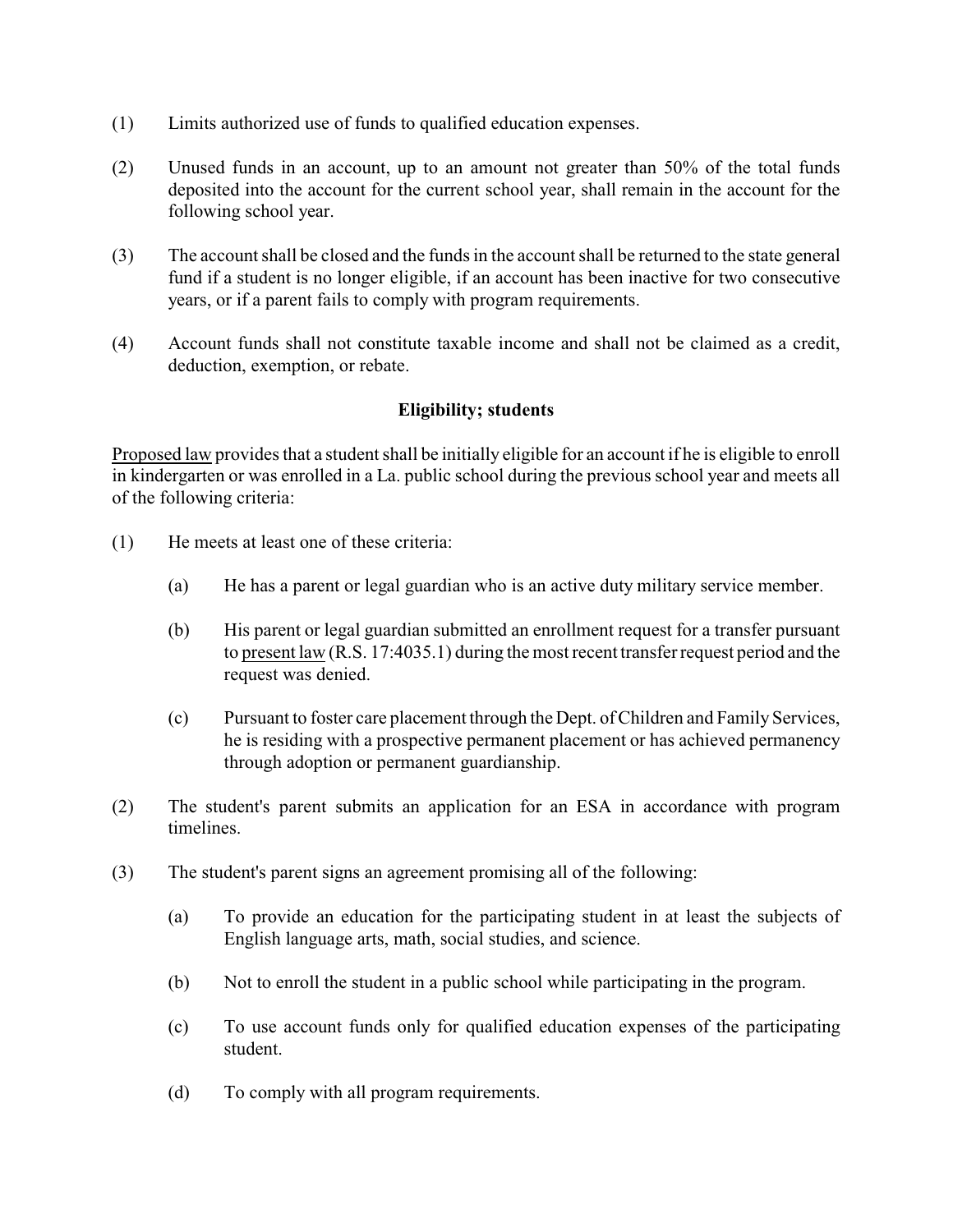Proposed law further provides that a participating student:

- (1) Is eligible until he enrolls in a public school, he receives a high school diploma or its equivalent, or his account is closed.
- (2) Is prohibited from participating concurrently in the ESA program and the Course Choice Program, the Student Scholarships for Excellence Program, the School Choice Program for Certain Students with Exceptionalities, or the Tuition Donation Credit Program.

## **Students with exceptionalities**

Proposed law requires, if a student would have been entitled to special education services in his resident school system, his parent to acknowledge in writing that he agrees to accept only such services as are available to all students enrolled in the participating school. Requires participating schools to meet certain criteria to be eligible to offer such services.

## **Eligibility; schools and service providers**

Proposed law provides to be eligible to participate in the program, a school shall meet all of the following criteria:

- (1) Be approved, provisionally approved, or probationally approved by BESE.
- (2) Comply with criteria set forth in federal nondiscrimination requirements.
- (3) Any other criteria set by BESE.

Proposed law requires BESE to set eligibility criteria for service providers and provides that to be eligible to participate in the program, both schools and service providers shall apply to DOE and, if determined to be eligible, accept ESA funds for providing services covered as qualified education expenses.

# **Testing**

Proposed law requires:

- (1) Participating schools to ensure that participating students are administered all examinations required pursuant to present law at the prescribed grade levels and that the results of such examinations are provided to parents.
- (2) DOE to develop a process for the annual administration of a nationally norm-referenced test or a statewide assessment and the collection of results for participating students not enrolled full time in a participating school.

# **Reporting**